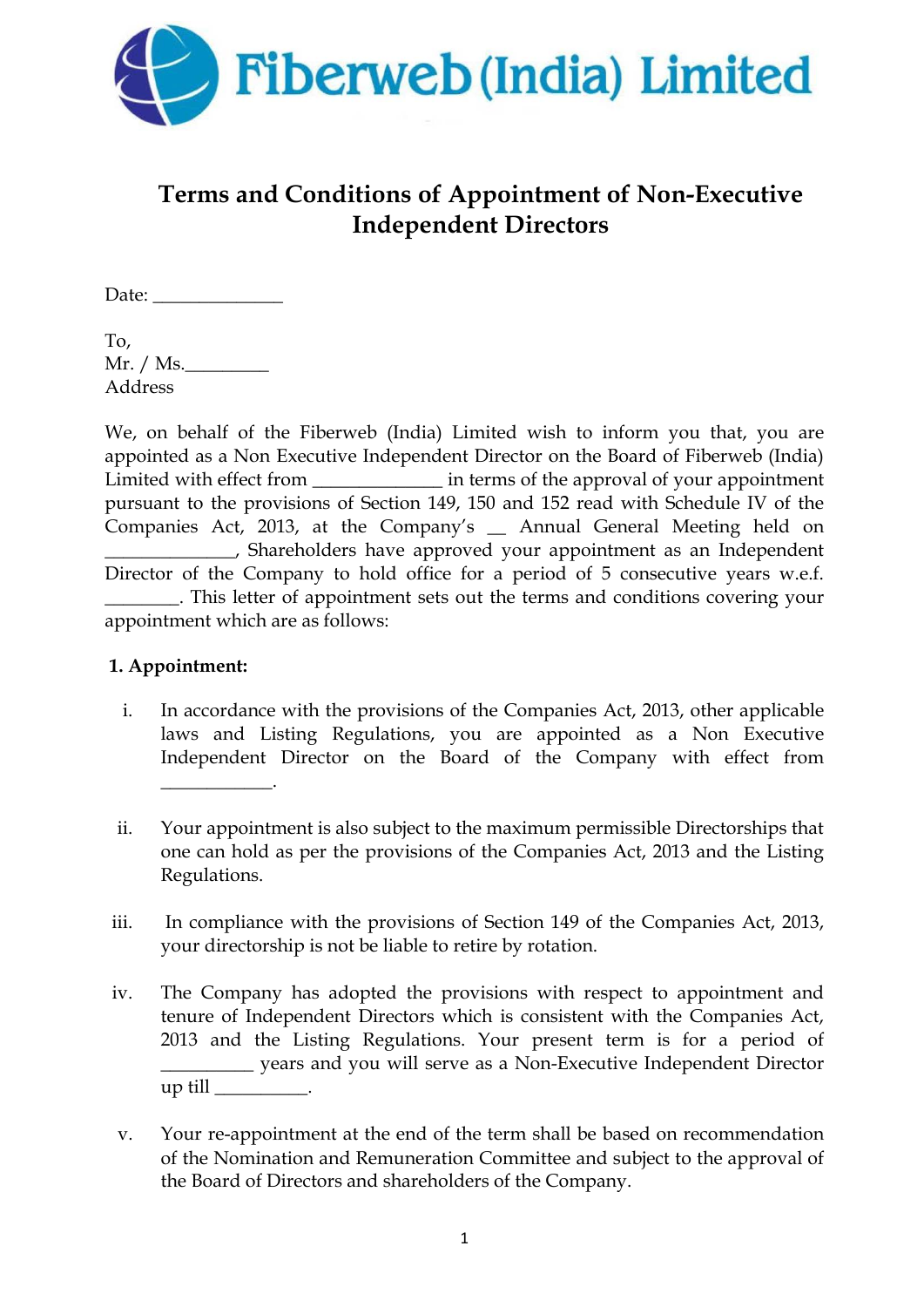- vi. During your tenure as an Independent Director, you will have to submit a declaration at beginning of every Financial Year under Section 149(7) of the Companies Act, 2013 ("Act") stating that you meet the criteria for Independence.
- vii. So long as you are an Independent Director of the Company, the number of companies in which you hold office as a Director or a Chairman or Committee member will not exceed the limit stipulated under the Act and Listing Regulations.
- viii. As advice by Board, during the tenure of office, you may be required to serve on one or more Committees of the Board established by the Company as per its terms of reference.

## **2. Board Committees:**

The Board of Directors (the Board) may, if it deems feet, invites you for being appointed on one or more existing Committees of the Board established by the Company as per its terms of reference or any such committee that is set up in future. The said appointment(s) will be subject to the provisions of Companies Act, 2013, Listing Regulations or any other applicable provision.

#### **3. Professional conduct:**

As an Independent Director you shall comply with the guidelines of professional conduct, role, functions and duties, as an Independent Director provided in Schedule IV of the Companies Act, 2013.

## **4. Role and Functions:**

Your role and duties will be those required of a Non-Executive Independent Director under the Companies Act, 2013 and the Listing Regulations and you shall act:

- i. In accordance with the Company's Articles of Association
- ii. In good faith in order to promote the objects of the Company for the benefit of its members as a whole, and in the best interest of the Company.
- iii. Discharge your duties with due and reasonable care, skill and diligence.
- iv. Not involve yourself in a situation in which you may have a direct or indirect interest that conflicts, or possibly may conflict, with the interest of the Company.
- v. Not achieve or attempt to achieve any undue gain or advantage either to yourself or to your relatives, partners or associates.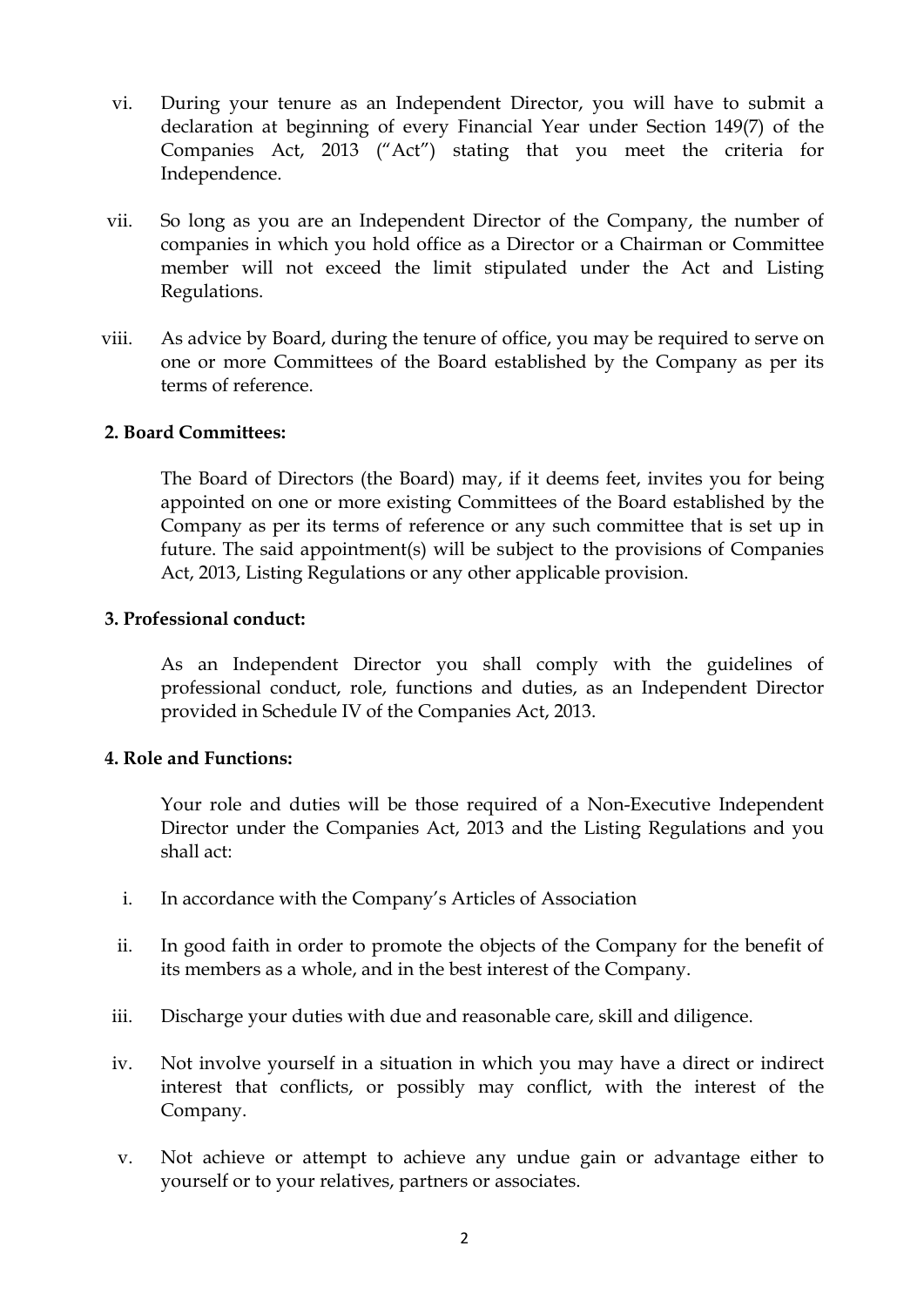5. status of appointment, Remuneration and Re-imbursement of Expenses:

- i. You will not be an employee of the Company and this letter shall not constitute <sup>a</sup>contract of employment. You will be paid such remuneration by way of sitting fees for meetings of the Board as may be decided by the Board and approved by the Shareholders of the Company from time to time.
- ii. You will be paid such remuneration by way of sitting fees and reimbursement of expenses for attending meetings of the Board and its Committees and Commission that may be determined by the Board and Shareholders from time to time.
- iii. As per the Company's policy, the Company shall reimburse the travelling and out of pocket expenses to Directors for attending the meeting held at the city and other places thereon.

## 6. Conflict of Interest:

You are expected not to involve in a situation in which you may have a direct or indirect interest that conflicts, or possibly may conflicts, with the interest of the Company.

## 7. Information on Meetings:

Every Board member is free to suggest the matters to be discussed at the Board results and other items on the agenda. Additional meetings are held based on need. All the Board members are expected to make it convenient to attend the Board Meetings. Draft Agenda for each meeting along with the explanatory notes are distributed in advance to the Board Members. Pursuant to Companies act,2013, the Company may provide video/teleconference facilities to facilitate participation of Directors in the Board Meeting.

If you are willing to accept these terms of appointment relating to your appointment as a Non- Executive Independent Director of the Company, kindly confirm your acceptance of these terms by signing and returning to us the enclosed copy of this letter.

It is a pleasure to have you on board. Our organization is confident that your association, expertise and advice will immensely benefit the Company and the Board.

Yours faithfully,

For Fiberweb (India) Limited For FIBERWEB (INDIA) LIMITED

Prown. V. Shee

Director DIN:

Note: These are the general terms and conditions of appointment of independent directors which are subject to amendments / modifications.